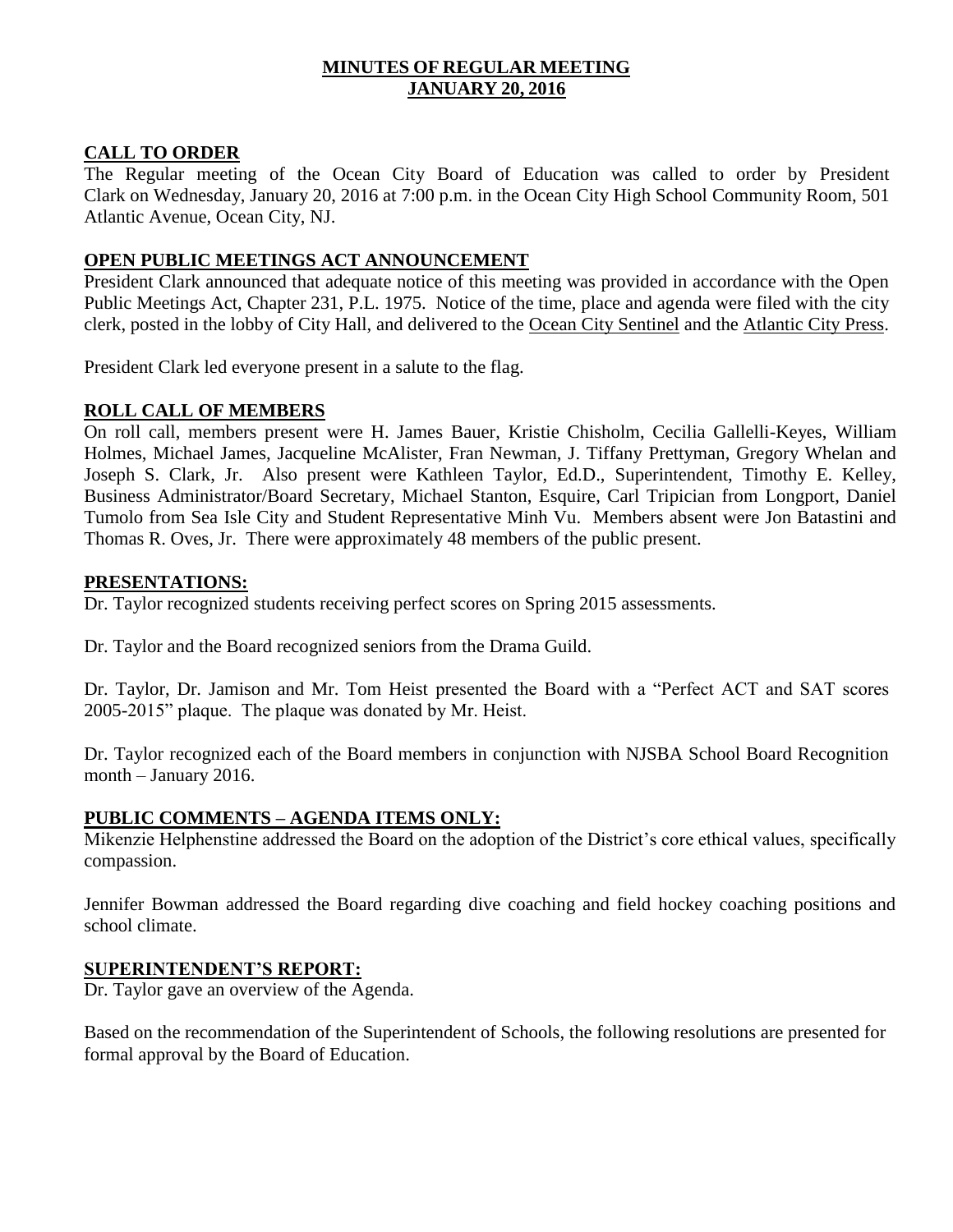*Motion by Mr. Bauer, seconded by Mr. James and carried unanimously, the Board of Education approved the following Superintendent's recommendations by "roll call vote."* 

### **1. Buildings and Grounds**

# Informational Items

## Fire Drills

| Ocean City High School                           | December 14, 2015 |
|--------------------------------------------------|-------------------|
| Ocean City Intermediate School December 21, 2015 |                   |
| Ocean City Primary School                        | December 8, 2015  |

# Security Drills

| Ocean City High School                          | December 8, 2015 |
|-------------------------------------------------|------------------|
| Ocean City Intermediate School December 9, 2015 |                  |
| Ocean City Primary School                       | December 9, 2015 |

 Buildings and Grounds Committee Report – Mr. Oves, Chairperson No report.

# **2. Curriculum and Student Affairs**

- A. High School Field Trip Requests The Board approves the attached High School Field Trip list.
- B. Core Ethical Values

The Board adopts the following School District Core Ethical Values, which are incorporated into the District Code of Student Conduct:

- Academic Honesty and Integrity
- Respect
- Responsibility
- Trust
- Fairness
- Courage
- Compassion
- C. Harassment, Intimidation and Bullying-Investigations, Trainings and Programs (HIB-ITP) (Attachment #2.C)

The Board acknowledges the submission of the attached HIB-ITP Report occurring from July 1, 2015 – December 31, 2015 to the New Jersey Department of Education.

- D. Electronic Violence and Vandalism Reporting System (EVVRS) (Attachment #2.D) The Board acknowledges the submission of the attached EVVRS incidents occurring from September 1, 2015 – December 31, 2015 to the New Jersey Department of Education.
- H. Harassment, Intimidation, and Bullying (HIB) Case Findings The Board adopts and approves Harassment, Intimidation and Bullying (HIB) Case Findings as reported in the attached.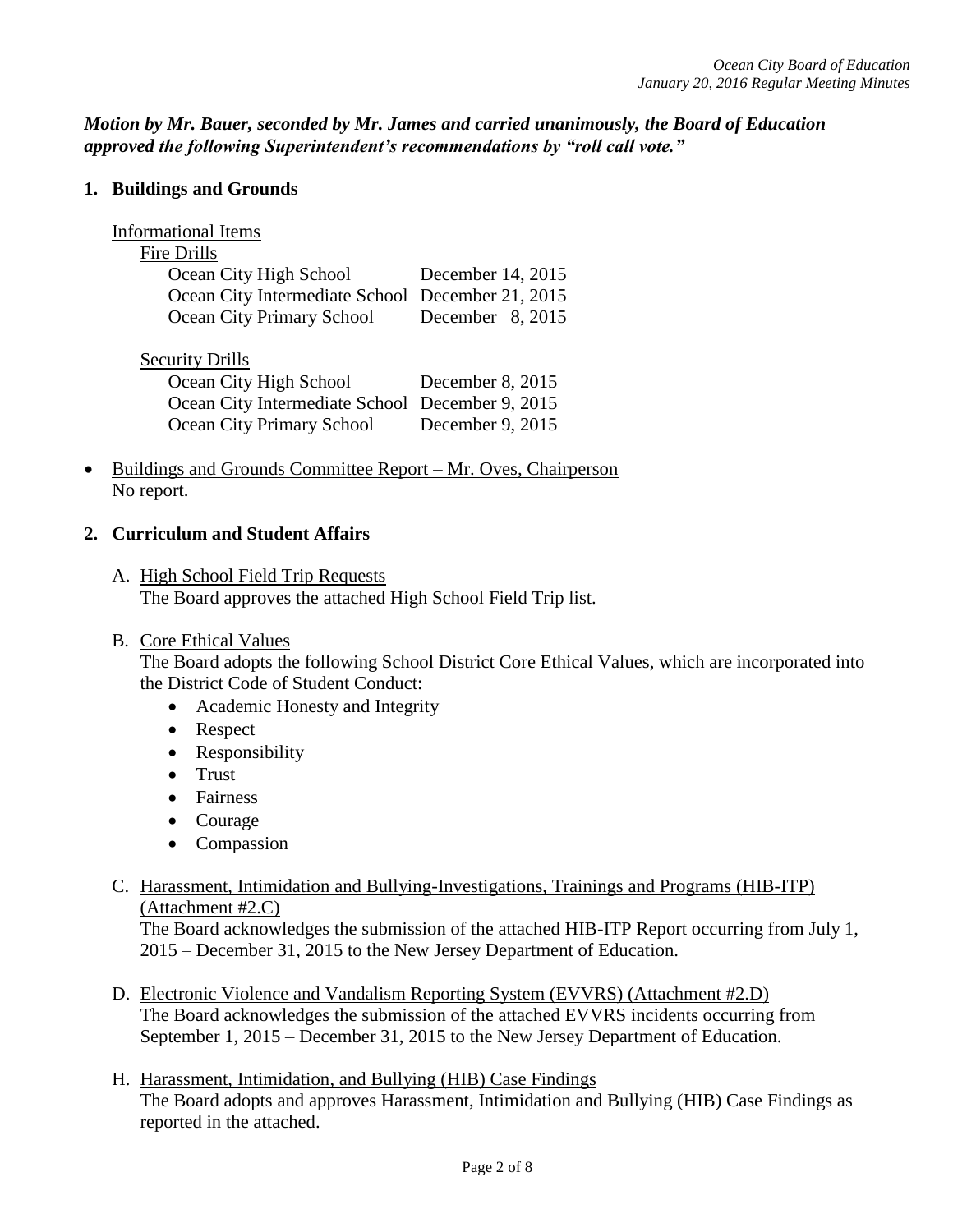Informational Items (Attachments) Out-of-School Suspension Reports for December 2015

 Curriculum and Student Affairs Committee Report – Mrs. McAlister, Chairperson Mrs. McAlister gave a report of the Committee meeting.

## **3. Finance**

- A. Bill List (Attachment #3.A) The Board approves payment of bills for January 2016 in the amount of \$3,728,589.14.
- B. Secretary and Monthly Cash Reconciliation Reports (Attachment #3.B) The Board approves the Board Secretary's Monthly Financial Report and the Monthly Cash Reconciliation Report for November 2015 and December 2015
- C. Line Item Transfers (Attachment #3.C) The Board approves the revenue and appropriation transfers for November 2015 and December 2015. The Board also acknowledges receipt of the State of NJ mandated transfer reconciliation form for November 2015 and December 2015.
- D. Travel & Expense Reimbursement (Attachment #3.D) The Board approves the January 2016 list of Board of Education Members and School District Staff travel and related expense reimbursements.
- E. Food Service Report (Attachment #3.E) The Board accepts the Food Service Monthly Finance Report for December 2015.

# F. Introduction of Refunding Bond Ordinance

**REFUNDING BOND ORDINANCE OF THE BOARD OF EDUCATION OF THE CITY OF OCEAN CITY IN THE COUNTY OF CAPE MAY, NEW JERSEY, PROVIDING FOR THE REFUNDING OF ALL OR A PORTION OF THE OUTSTANDING CALLABLE REFUNDING SCHOOL BONDS OF THE SCHOOL DISTRICT, DATED SEPTEMBER 29, 2005, ISSUED IN THE ORIGINAL PRINCIPAL AMOUNT OF \$19,510,000, APPROPRIATING NOT TO EXCEED \$12,200,000 THEREFOR AND AUTHORIZING THE ISSUANCE OF NOT TO EXCEED \$12,200,000 REFUNDING SCHOOL BONDS TO PROVIDE FOR SUCH REFUNDING.**

BE IT ORDAINED BY THE BOARD OF EDUCATION OF THE CITY OF OCEAN CITY IN THE COUNTY OF CAPE MAY, NEW JERSEY (not less than two-thirds of all members thereof affirmatively concurring) AS FOLLOWS:

Section 1. The Board of Education of the City of Ocean City in the County of Cape May, New Jersey (the "School District") is hereby authorized to refund all or a portion of the outstanding callable refunding school bonds of the School District originally issued in the principal amount of \$19,510,000 and dated September 29, 2005 (the "Prior Bonds").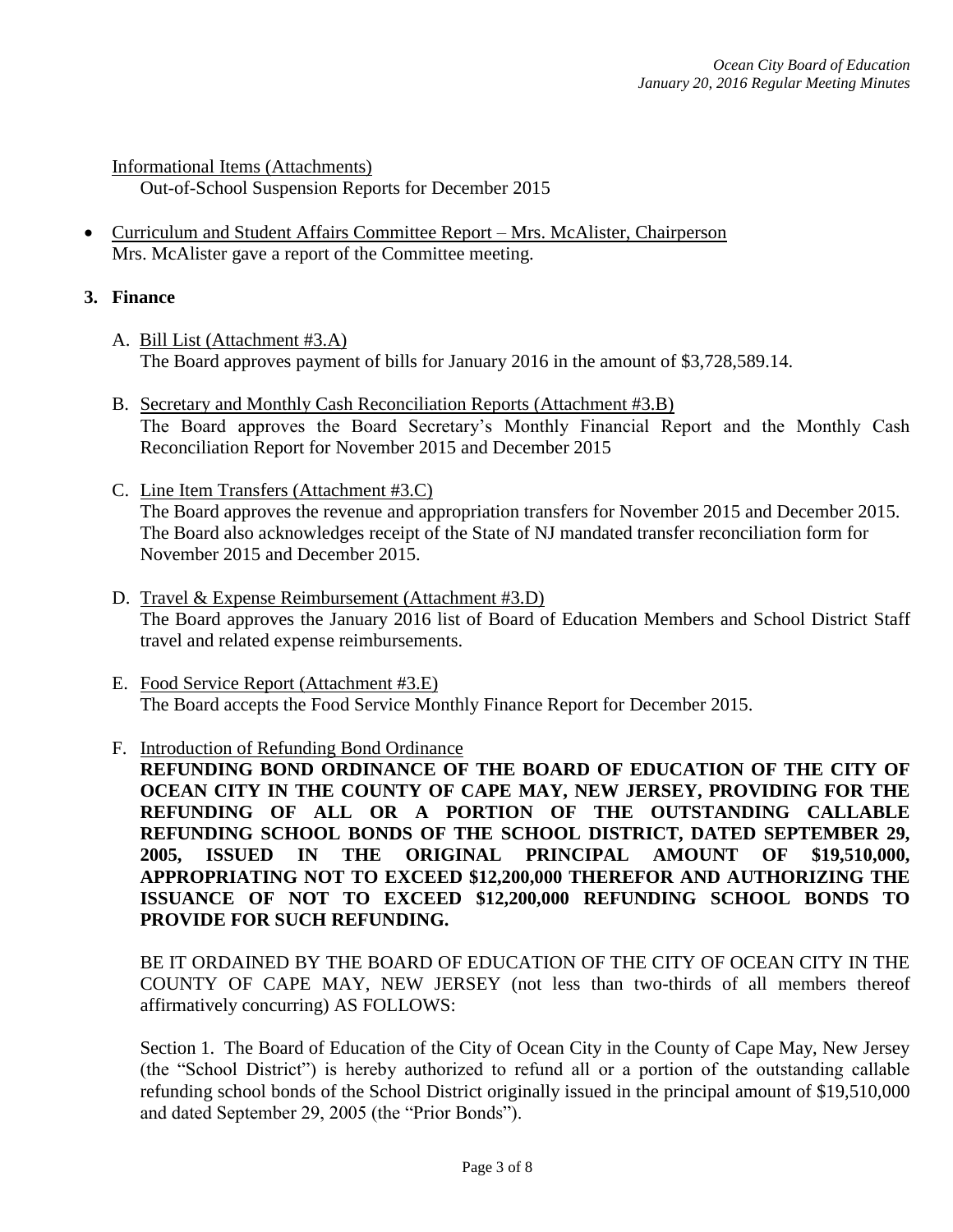The Prior Bonds maturing on or after April 1, 2017 (the "Refunded Bonds") may be redeemed at the option of the School District in whole or in part on any date on or after April 1, 2016 (the "Redemption Date") at a redemption price equal to the par amount of the Refunded Bonds to be redeemed plus accrued interest, if any, to the Redemption Date.

Section 2. In order to finance the cost of the purpose described in Section 1 hereof, negotiable refunding bonds (the "Refunding Bonds") are hereby authorized to be issued in the aggregate principal amount not to exceed \$12,200,000 pursuant to N.J.S.A. 18A:24-61 et seq.

Section 3. An aggregate amount not exceeding \$150,000 for items of expense listed in and permitted under N.J.S.A. 18A:24-61.4 has been included in the aggregate principal amount of Refunding Bonds authorized herein.

Section 4. The purpose of the refunding is to incur an interest cost savings for the School District.

Section 5. A supplemental debt statement has been prepared and filed in the offices of the Clerk of the City of Ocean City (the "City") and the Business Administrator/Board Secretary and in the office of the Director of the Division of Local Government Services in the Department of Community Affairs of the State of New Jersey as required by law. Such statement shows that the gross debt of the City as defined in the Local Bond Law and the school debt of the School District is increased by the amount the Refunding Bond authorization exceeds the amount of the proposed refunded bonds.

Section 6. No Local Finance Board approval is required as the issuance of the Refunding Bonds will comply with the requirements of N.J.A.C. 5:30-2.5.

Section 7. The Board President, the Superintendent, the Business Administrator/Board Secretary and other appropriate representatives of the School District are hereby authorized to prepare such documents, to publish such notices and to take such other actions as are necessary or desirable to enable the School District to prepare for the sale and the issuance of the Refunding Bonds authorized herein and to provide for the redemption of the Prior Bonds referred to in Section 1 hereof.

Section 8. This bond ordinance shall take effect immediately after final adoption.

- **4. Personnel** (All motions are upon Superintendent's recommendation:)
	- A. Substitutes and Sporting Event Worker (Attachment #4.A) The Board approves the attached criminal history approved/HIB trained substitutes and sporting event worker for the 2015-16 school year.
	- B. New Hire Interim District Supportive Staff The Board approves Taylor Reeves, interim special education aide, effective January 25, 2016 through June 30, 2016, at \$20,170 (pro-rated), 7 hours, step 1.
	- C. New Hire Interim District Supportive Staff The Board approves Shane Graves, interim special education aide, effective January 25, 2016 through June 30, 2016, at \$20,170 (pro-rated), 7 hours, step 1.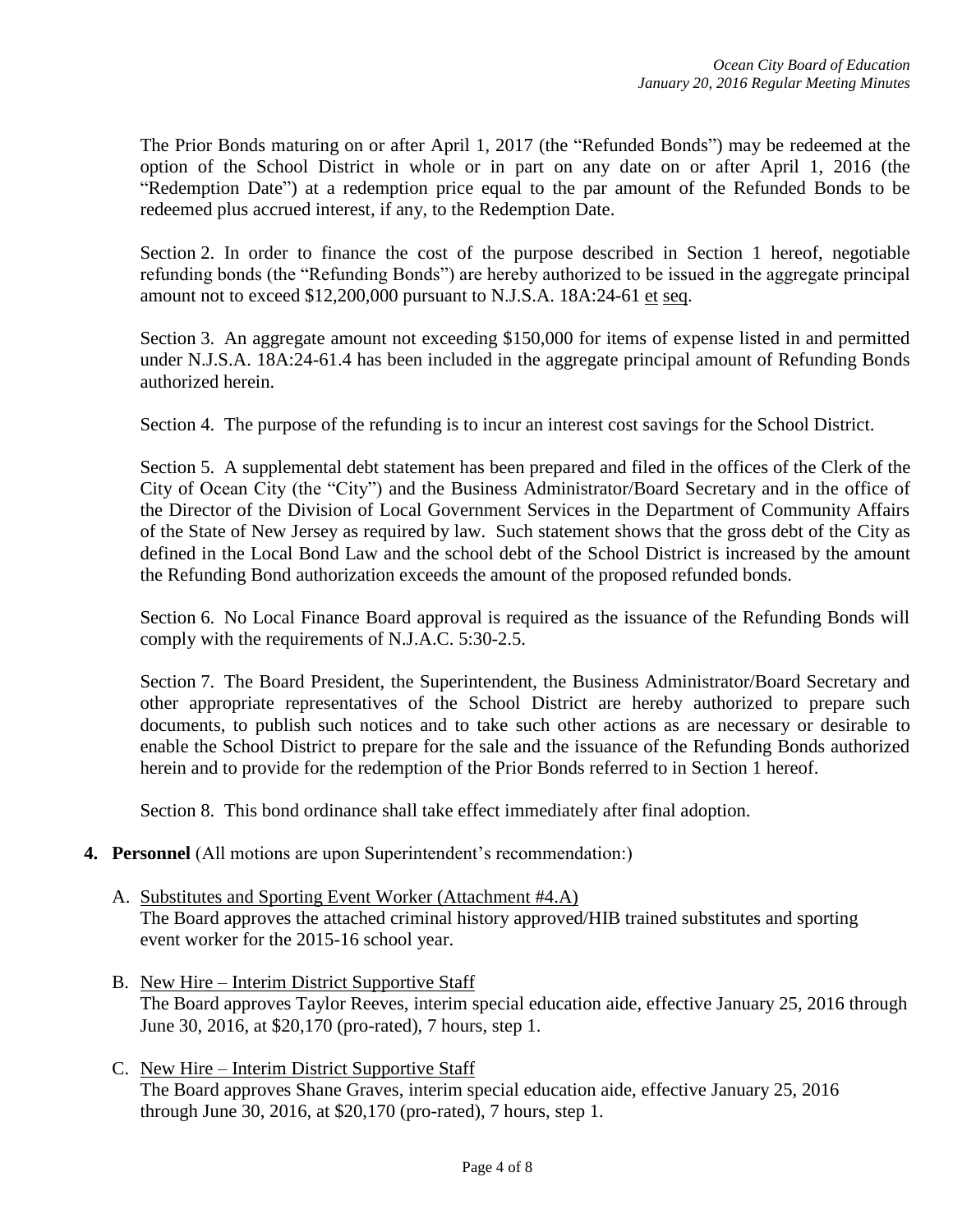- D. New Hire Interim District Supportive Staff The Board approves Kara Janson, interim special education aide, effective February 1, 2016 through June 30, 2016, at \$20,170 (pro-rated), 7 hours, step 1.
- E. Transfer of Supportive Staff The Board approves the voluntary transfer of Jesse Hudson, from custodian to maintenance, effective January 25, 2016 through June 30, 2016, at a salary of \$39,191 (pro-rated), step 1.
- F. Statement of Assurance (Attachment #4.F) The Board approves the attached Statement of Assurance listing the paraprofessional staff and their titles for the 2015-16 school year.
- G. Leave of Absence District Supportive Staff (Attachment #4.G) The Board approves employee #1411, a paid leave of absence, effective February 1, 2016 through February 24, 2016, and an unpaid FMLA leave of absence, effective February 25, 2016 through on or before April 29, 2016, with an expected return date on or before May 2, 2016.
- H. Resignation High School Certificated Staff The Board accepts the resignation of David Ferrante, High School Science Club co-curricular activity sponsor, effective as of January 1, 2016.
- I. Resignation High School Certificated Staff The Board accepts the resignation of Shane McGrath, Assistant Boys' Track coach, effective for the 2015-16 season.
- J. High School Co-Curricular Activity Sponsor and Stipend The Board approves Robert Citta, High School Science Club co-curricular activity sponsor at a stipend of \$1,798.00 (pro-rated), effective January 4, 2016.
- K. High School Coaches, Volunteers and Stipends for the 2015-16 Season (Attachment #4.K) The Board approves the attached High School coaches, volunteers and stipends for the 2015-16 school year.
- L. High School Coaches and Stipends for the 2016-17 Fall Season (Attachment #4.L) The Board approves the attached High School coaches and stipends for the 2016-17 fall season.
- Negotiations Committee Report Mr. Bauer, Chairperson No report.
- **5. Policy:**
- Policy Committee Report Ms. Gallelli-Keyes, Chairperson No report.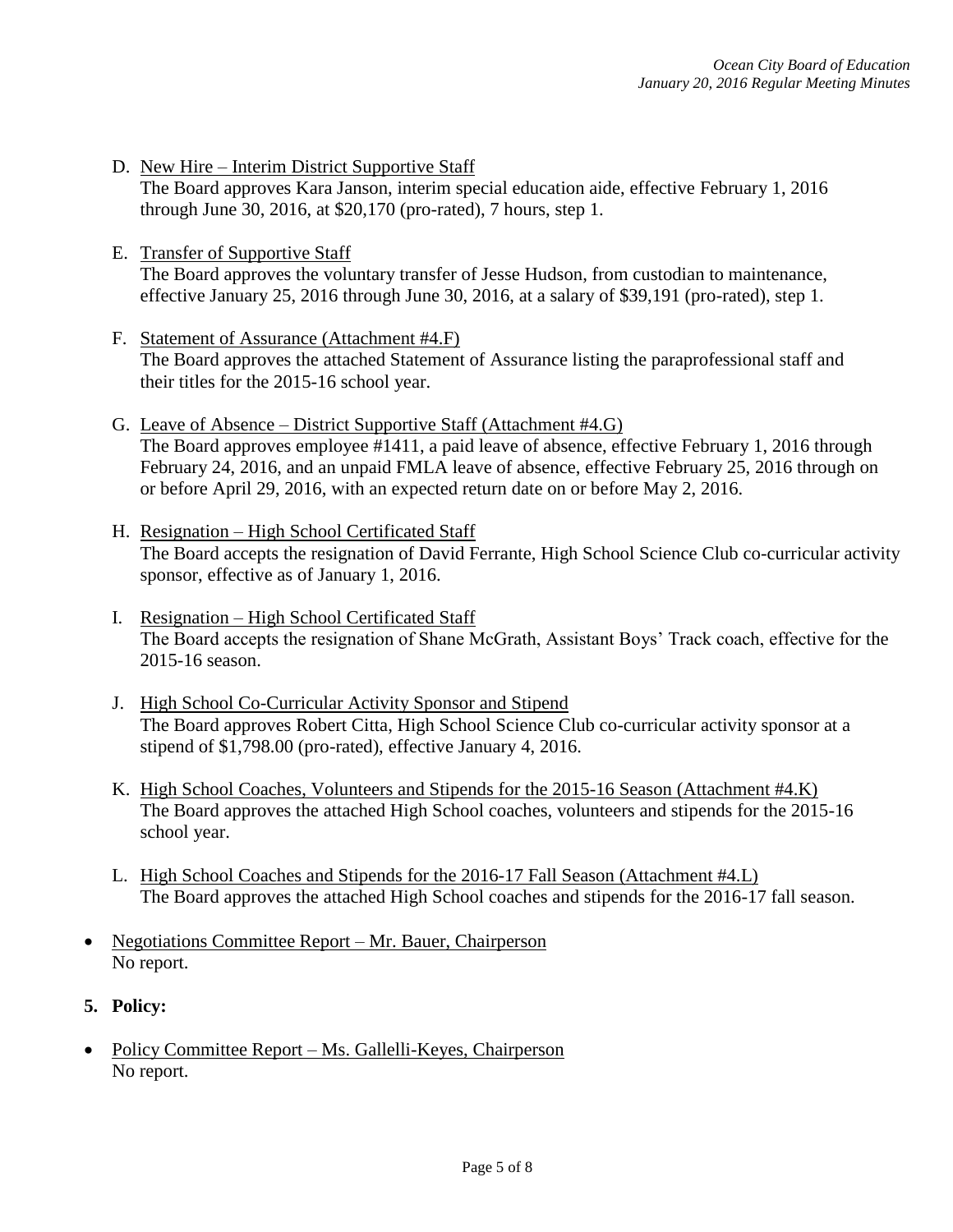# **6. Public Relations**

 Public Relations Committee Report - Jon Batastini, Chairperson Mr. Gallelli-Keyes gave a report of the Committee meeting.

*Motion by Mr. Bauer, seconded by Ms. Gallelli-Keyes, and carried unanimously, the Board of Education (Ocean City Representatives) approved the following Superintendent's recommendations by "roll call vote."* 

### **2. Curriculum and Student Affairs**

- E. Intermediate School Field Trip Requests **(Ocean City Representatives Only)** The Board approves the attached Intermediate School Field Trip list.
- F. Summer 21st Century Challenge Program **(Ocean City Representatives Only)** The Board approves the application to operate the Summer  $21^{st}$  Century Challenge Program for the Intermediate School from July 11, 2016 – July 22, 2016.
- G. Summer JAVA Camp **(Ocean City Representatives Only)** The Board approves the JAVA Camp for students entering  $7<sup>th</sup>$  through  $8<sup>th</sup>$  grades from July 25, 2016 – July 29, 2016.

### **3. Finance**

G. Change Orders #4 and #5 – Primary School Renovations (Attachment #3.G) **Ocean City Representatives Only)** The Board approves the following Change Orders to 3R Painting and Contracting, Inc.:

Change Order #4 for overall construction \$4,032.51 Change Order #5 is a credit for not relocating any existing fire suppression lines (\$5,000.00)

H. Payment Application #9 to 3R Painting and Contracting, Inc. (Attachment #3.H) **(Ocean City Representatives Only)** 

The Board approves Payment Application #9 in the amount of \$140,331.42 to 3R Painting and Contracting, Inc. for the Primary School Renovations Project as certified by the Board Engineer.

- I. Donations **(Ocean City Representatives Only)** The Board accepts the following donations from the Ocean City PTA for the Intermediate School: Field Trip for  $8^{th}$  Grade to a Repertory Theater Group  $$1,500.00$ Books for 8<sup>th</sup> Grade Social Studies Curriculum \$ 202.92
- J. Grant Award **(Ocean City Representatives Only)**  The Board accepts the AtlantiCare Healthy School and Healthy Garden Grant award in the amount of \$800 for the Primary School.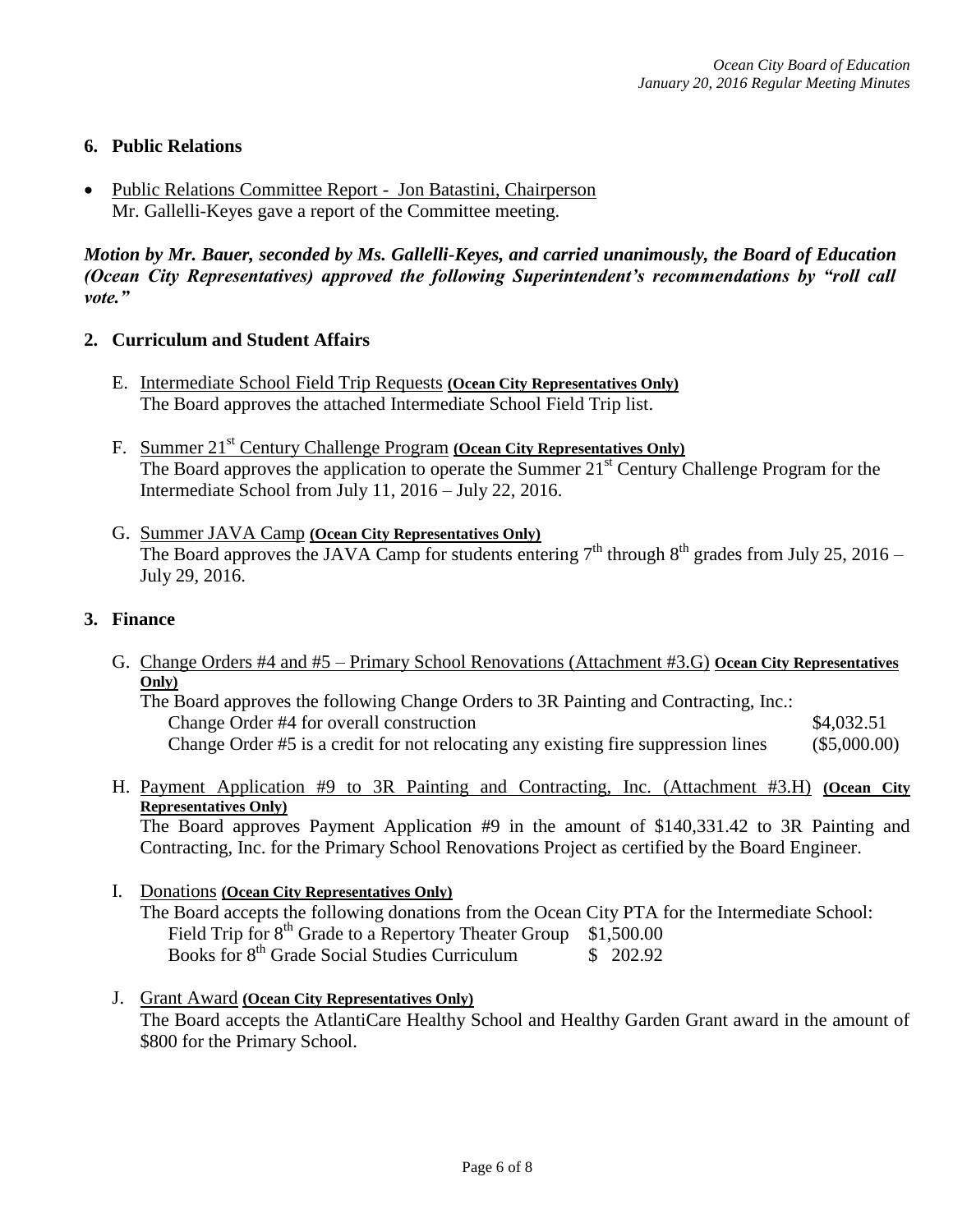- **4. Personnel** (All motions are upon Superintendent's recommendation:)
	- M. Intermediate School Coaches and Stipends for the 2016-17 Fall Season (Attachment #4.M) **(Ocean City Representatives Only)** The Board approves the attached Intermediate School coaches and stipends for the 2016-17 fall season.
	- N. Leave of Absence Intermediate School Certificated Staff (Attachment #4.N) **(Ocean City Representatives Only)** The Board approves employee #3038, a paid leave of absence, effective January 20, 2016 through on or before March 18, 2016, with an expected return date on or before March 21, 2016.
	- O. Short-Term Leave Replacement Primary School Certificated Staff **(Ocean City Representatives Only)** The Board approves the extension of Jennifer Scipione, Primary School short-term leave replacement through February 12, 2016, at a stipend of \$160 per diem.
	- P. Retirement Primary School Certificated Staff The Board accepts with deep regret the retirement of Kathleen Woodring, Special Education Teacher, effective as of July 1, 2016.

## **APROVAL OF MINUTES:**

Motion by Mr. Bauer, seconded by Mrs. Chisholm, the Board of Education approved the minutes of the December 16, 2015 Special Meeting/Finance Committee of the Whole as presented.

Motion carried with the following vote to abstain: Mr. Whelan.

Motion by Mr. Bauer, seconded by Mr. Holmes, the Board of Education approved the minutes of the December 16, 2015 Regular Meeting and Executive Session as presented.

Motion carried with the following vote to abstain: Mr. Whelan.

Motion by Mr. Bauer, seconded by Mr. Holmes and carried unanimously by roll call vote, the Board of Education approved the minutes of the January 6, 2016 Reorganization and Regular Meeting as presented.

### **UNFINISHED BUSINESS:**

There was no Unfinished Business.

### **NEW BUSINESS:**

There was no New Business.

#### **PUBLIC COMMENTS:**

There were no Public Comments.

### **BOARD COMMENTS:**

Student Representative Minh Vu provided the Board with an update of activities at the High School as well as upcoming events.

Other Board comments included the upcoming Board retreat and the City Martin Luther King, Jr. celebration held at the High School on January 18.